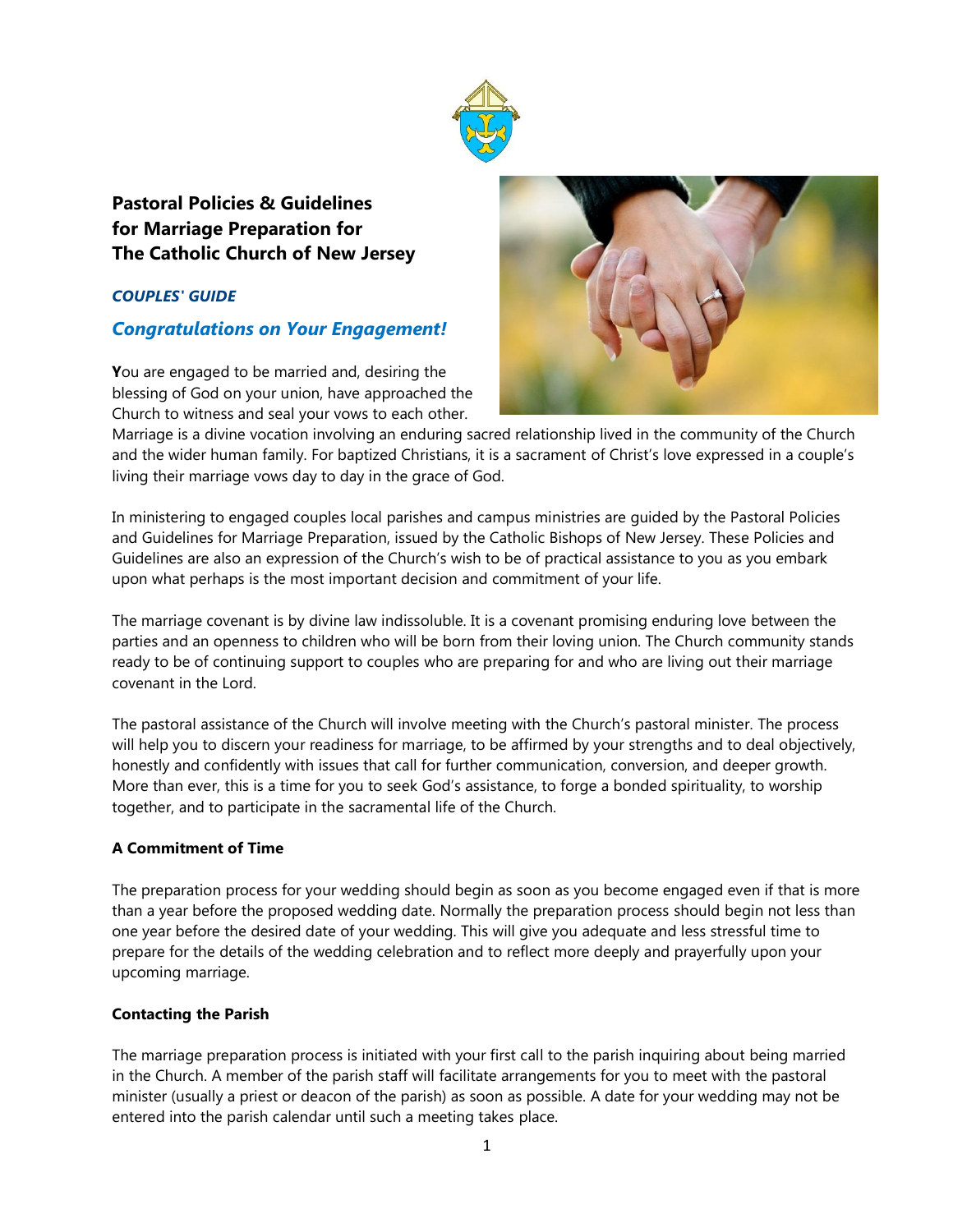### **The Initial Meeting**

At the time of your first meeting, the pastoral minister will explain the marriage preparation process and provide information about the available marriage preparation programs you are required to attend. You have the option of selecting a program best suited to your needs. The pastoral minister will begin to fill out the necessary canonical forms and advise you as to what Church and civil documents are needed. The pastoral minister will also make certain that there are no canonical or civil impediments to your marriage. Once it is established that there are no impediments or other serious obstacles evident the wedding date may be set.

In order to obtain a deeper understanding and appreciation of your individual and shared experiences, the pastoral minister may have you complete a premarital inventory, i.e. **F.O.C.C.U.S**. (*Facilitating, Open, Couple, Communication*, Understanding and Study), to assist you in identifying strengths and areas for growth in your relationship, areas of agreement or disagreement you may have with each other or with Church teachings, that is, areas that need more of your reflection and discussion.

At this time in your preparation process, the parish may provide an opportunity for family and parish members to support and affirm your decision to marry through an Engagement Blessing.

### **Meetings With The Pastoral Minister**

Following participation in a marriage preparation program you will once again arrange to meet with the pastoral minister. This will be an opportunity to share your experiences about the session you attended and to discuss any serious issues or concerns that may need to be addressed. It will also be the time to collect any outstanding documents and complete any remaining paperwork. Once your readiness for marriage is affirmed, the planning for the wedding liturgy may begin.

#### **Issues That May Require Consultation**

During the course of your preparation, the pastoral minister may find that you may be experiencing a significant difficulty or perceive that there is a serious issue that needs to be addressed. Such a situation may involve theological, medical or psychological consultation. When this occurs the pastoral minister is required to refer such concerns to be reviewed through a process that has been established in the diocese where your preparation is taking place. In such circumstances the pastoral minister will inform you that the marriage preparation process will have to be extended. It is your right to appeal directly to the Bishop or his representative if you wish. The pastoral minister will assist you in making such an appeal.

#### **Immediate Plans For The Wedding Liturgy**

The pastoral minister will assist in planning the wedding liturgy by providing information and resources that may be helpful in making the appropriate choices for this celebration. The Rite of Marriage contains various options for prayers, Scripture readings, blessings, and wedding ceremonies. Parish guidelines and local policies may also be available. Other parish ministries might also provide guidance in various areas (music, environment, etc.). A date and time for the rehearsal is confirmed. Prior to the rehearsal all details regarding the wedding liturgy should be reviewed and approved by the officiant.